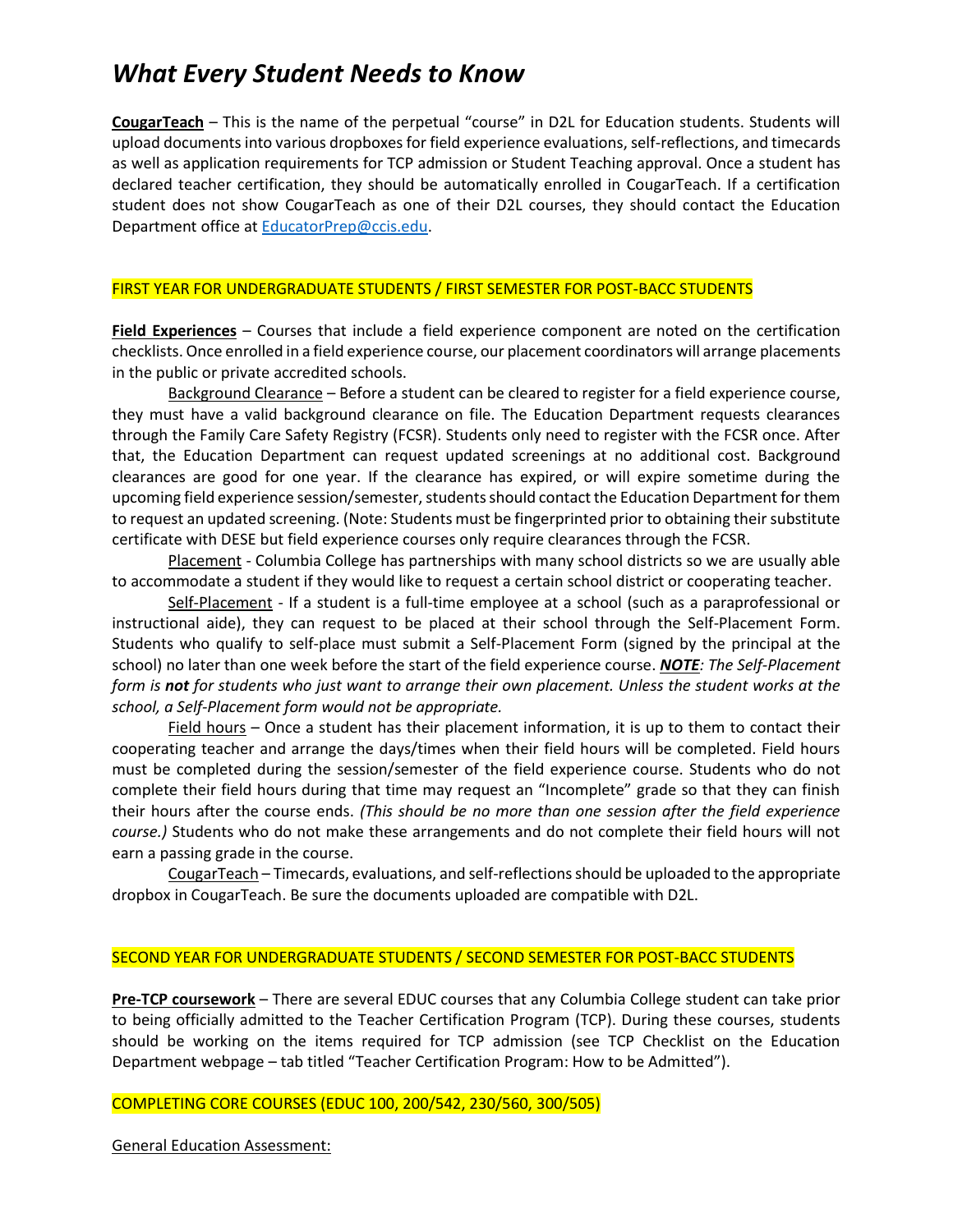MoGEA or ACT – If a student has a composite ACT score of 20 or higher, they are not required to take the MoGEA. If neither assessment has been attempted, it should be attempted early incase students do not pass the first time.

*(Students admitted to the Post-Baccalaureate program are not required to take the MoGEA or ACT. All students currently in an undergraduate degree program must achieve the required ACT or MoGEA scores as part of TCP admission.)*

Once all items have been completed and appropriate paperwork uploaded into CougarTeach, they should contact the Education Department Office to let us know their file is ready for review.

NOTE: Those taking EDUC 300 with Columbia College will complete the *Synthesis Paper Project* in that class. Those who take the graduate equivalent (EDUC 505) or transfer in that course will need to submit the *Alternative TCP Application* that has the Synthesis paper projected imbedded. A copy of this application is located on the TCP page of our website.

# ADMISSION TO THE TCP

**TCP Coursework** – students must be officially admitted to the TCP before they will be approved to enroll in these courses. TCP courses are indicated on the certification checklists as well as listing "TCP Admission" as a course prerequisite.

# THE YEAR PRIOR TO STUDENT TEACHING

**Student Teaching** – Students must meet with their advisor to determine when they will be ready for student teaching. The *Letter of Intent* must be uploaded into CougarTeach by the deadline date indicated on the Education Department webpage (see the "Student Teaching Requirements" tab on the left side of the screen). *There is a reminder about attempting the MoCA on the Letter of Intent form.*

Student Teaching Application packets must be uploaded into CougarTeach by the deadline dates indicated on this webpage as well.

The Student Teaching Packet items (top portion of the Student Teaching Checklist) to be uploaded to CougarTeach are:

- Student Teaching Application form
- Resume
- Student Profile
- Coursework Completion Plan A plan of remaining certification coursework; any coursework not completed by the time of uploading the packet must be included on this plan to indicate when they plan to complete the courses.
- MoCA Students must attempt the MoCA by the Student Teaching Packet submission deadline *(see website and ST Approval Checklist*). (See below for deadline info for passing.)

These documents are to be uploaded into CougarTeach. (The student needs to email the Education Department [\(EducatorPrep@ccis.edu\)](mailto:EducatorPrep@ccis.edu) to let us know when everything has been submitted and is ready for review.)

The remaining items on the Student Teaching Checklist must be completed prior to being approved to enroll in student teaching. These items include:

- MoCA Students must pass the MoCA no later than April 30 for fall student teaching and no later than November 30 for spring student teaching. Students who do not pass the MoCA by the deadline may need to postpone student teaching.
- Substitute Certificate Students must have a valid Missouri substitute certificate that spans the entire semester of student teaching.
- Fingerprinting This is required for the substitute certificate.